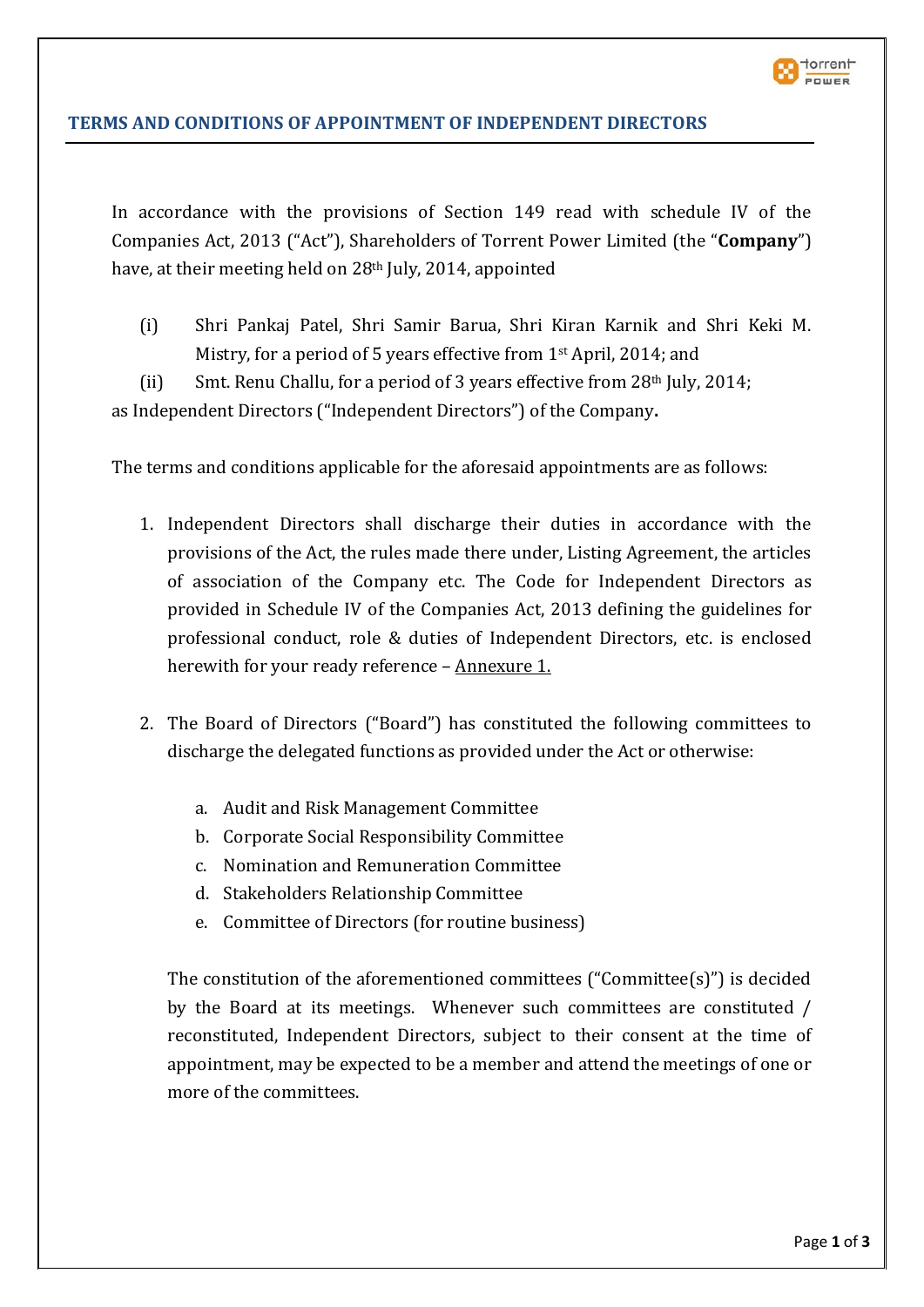

- 3. Independent Directors are expected to attend :
	- (a) Regular Board / relevant Committee meetings and ensure that they have read and understood the contents of all the documents and information provided to them in relation to each Board of Directors / Committee meetings and pursue such additional enquiries as they consider necessary and appropriate to be informed with respect to the Company's financial and operational performance;
	- (b) The annual general meeting of the Company; and
	- (c) Such other programmes / meetings as may be decided by the Board.
- 4. Independent Directors have been covered under the Directors and Officers Liabilities Insurance Policy ("Policy") of the Company. The details of the Policy, inter-alia, are as follows :

**Sum Insured:** Each loss Rs. 125 crores with an annual cap of Rs.125 crores **Limits**

### **Coverage:**

- Directors and officers of the Company and its subsidiaries against loss on account of a D&O Claim (damages and defence costs) arising out of Wrongful Acts.
- Deliberate fraudulent act and criminal acts are outside the ambit of the Policy. The Policy would however cover the defence cost of the D&O not involved in fraudulent or criminal activity even if one or more of the D&O is involved in such activity.

### **Key Exclusions:**

- Deliberate fraudulent acts and criminal acts
- Environmental damage and pollution (defence cost is covered if claim is outside USA)
- Bodily injury and property damage
- Product Liability claims.
- 5. Independent Directors are required to comply with the Company's Code of Business Conduct, Code of Conduct for Prevention of Insider Trading, Whistle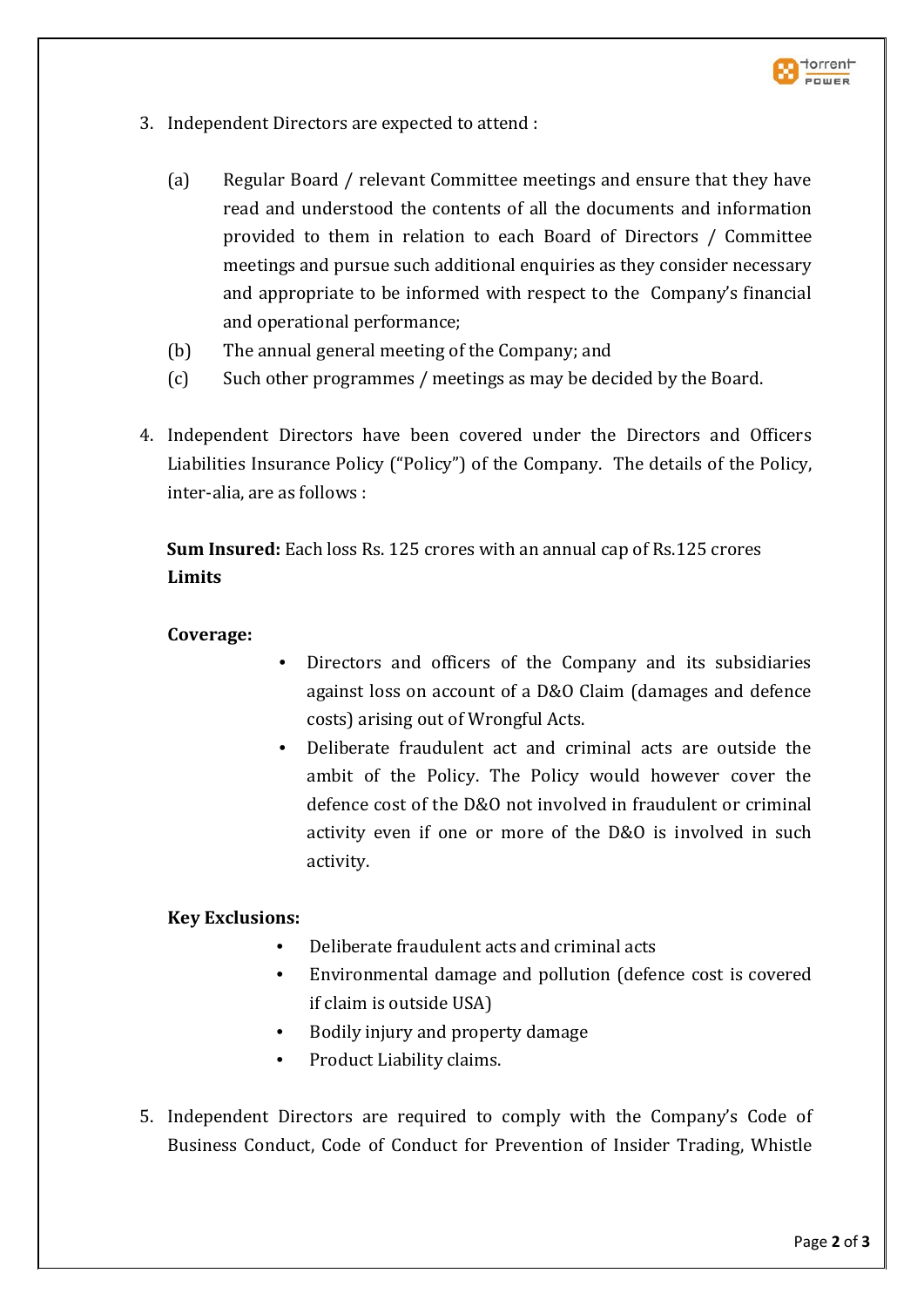

Blower Policy and Company's other policies as may be applicable to Independent Directors including as a Director of the Company from time to time.

- 6. In terms of section 2(*60*)(vi) of the Companies Act, 2013, an officer in default, inter alia, means every director, in respect of a contravention of any of the provisions of the Act, who is aware of such contravention by virtue of the receipt by him of any proceedings of the Board or participation in such proceedings without objecting to the same, or where such contravention had taken place with his consent or connivance.
- 7. The appointment as an Independent Director shall be subject to the adherence to the Independence criteria as per the provisions of the Act and Listing Agreement
- 8. Further, as Independent Directors, they will receive remuneration, with effect from 1st April, 2014 , as mentioned below:
	- a. Sitting Fees of Rs.1 lac for each meeting of the Board or any Committee thereof, attended by them,
	- b. Commission on the basis of participation in the meetings of Board and Audit and Risk Management Committee at the rate of:

i) Rs.3,00,000/- per Board Meeting,

- ii) Rs.1,00,000/- per Audit and Risk Management Committee Meeting;
- Payment of Commission to be made annually on determination of profits.

- Commission as per above criteria is subject to the condition that total commission paid to all Directors (other than Managing Director or Wholetime director) including service tax thereon shall not exceed the limit of 1% of net profit in a financial year as laid down under the provisions of Section 197(1) of the Companies Act, 2013 (the "Act") read with Section 198 of the Act;

c. Independent Directors will be reimbursed for all the expenses incurred for attending any meeting of the Board or Committees thereof, and which may arise from performance of any special assignments given by the Board.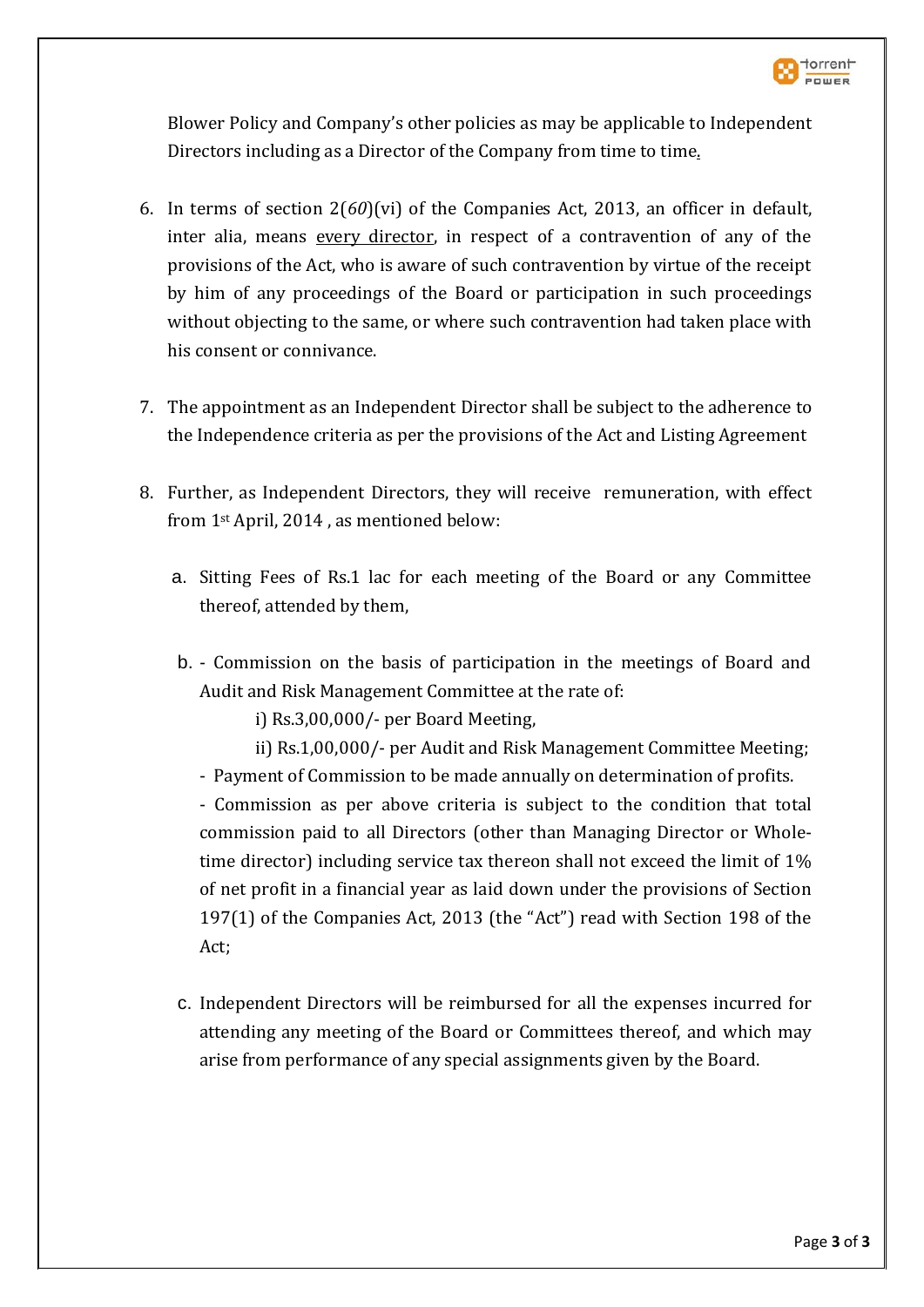#### **Annexure 1**

# **Relevant Extract of CODE FOR INDEPENDENT DIRECTORS (Schedule IV of the Companies Act, 2013)**

The Code is a guide to professional conduct for independent directors. Adherence to these standards by independent directors and fulfillment of their responsibilities in a professional and faithful manner will promote confidence of the investment community, particularly minority shareholders, regulators and companies in the institution of independent directors.

### **I. Guidelines of professional conduct:**

- An independent director shall:
- (1) uphold ethical standards of integrity and probity;
- (2) act objectively and constructively while exercising his duties;
- (3) exercise his responsibilities in a bona fide manner in the interest of the company;
- (4) devote sufficient time and attention to his professional obligations for informed and balanced decision making;
- (5) not allow any extraneous considerations that will vitiate his exercise of objective independent judgment in the paramount interest of the company as a whole, while concurring in or dissenting from the collective judgment of the Board in its decision making;
- (6) not abuse his position to the detriment of the company or its shareholders or for the purpose of gaining direct or indirect personal advantage or advantage for any associated person;
- (7) refrain from any action that would lead to loss of his independence;
- (8) where circumstances arise which make an independent director lose his independence, the independent director must immediately inform the Board accordingly;
- (9) assist the company in implementing the best corporate governance practices.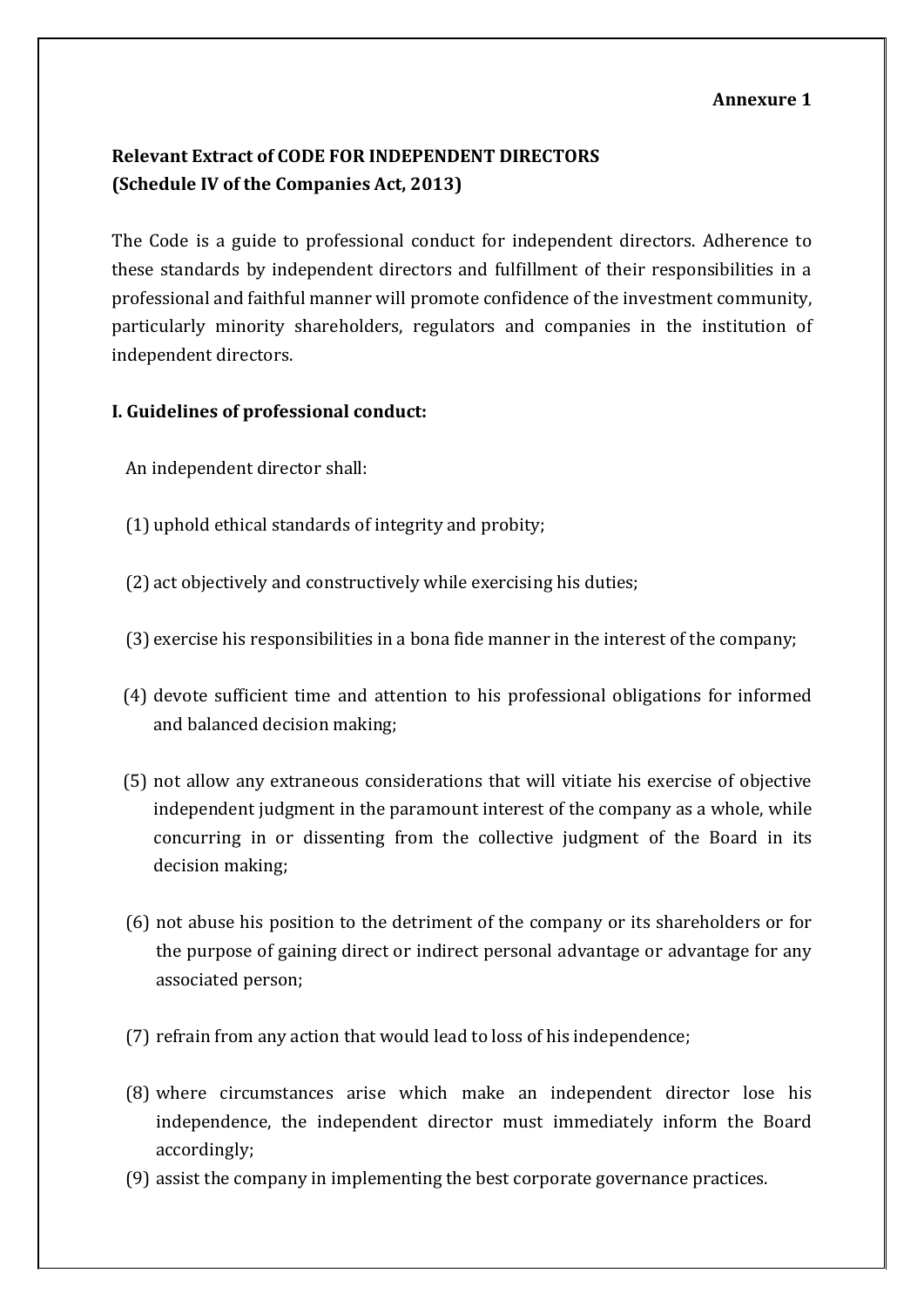### **II. Role and functions:**

The independent directors shall:

- (1) help in bringing an independent judgment to bear on the Board's deliberations especially on issues of strategy, performance, risk management, resources, key appointments and standards of conduct;
- (2) bring an objective view in the evaluation of the performance of board and management;
- (3) scrutinise the performance of management in meeting agreed goals and objectives and monitor the reporting of performance;
- (4) satisfy themselves on the integrity of financial information and that financial controls and the systems of risk management are robust and defensible;
- (5) safeguard the interests of all stakeholders, particularly the minority shareholders;
- (6) balance the conflicting interest of the stakeholders;
- (7) determine appropriate levels of remuneration of executive directors, key managerial personnel and senior management and have a prime role in appointing and where necessary recommend removal of executive directors, key managerial personnel and senior management;
- (8) moderate and arbitrate in the interest of the company as a whole, in situations of conflict between management and shareholder's interest.

### **III. Duties :**

The independent directors shall—

(1) undertake appropriate induction and regularly update and refresh their skills, knowledge and familiarity with the company;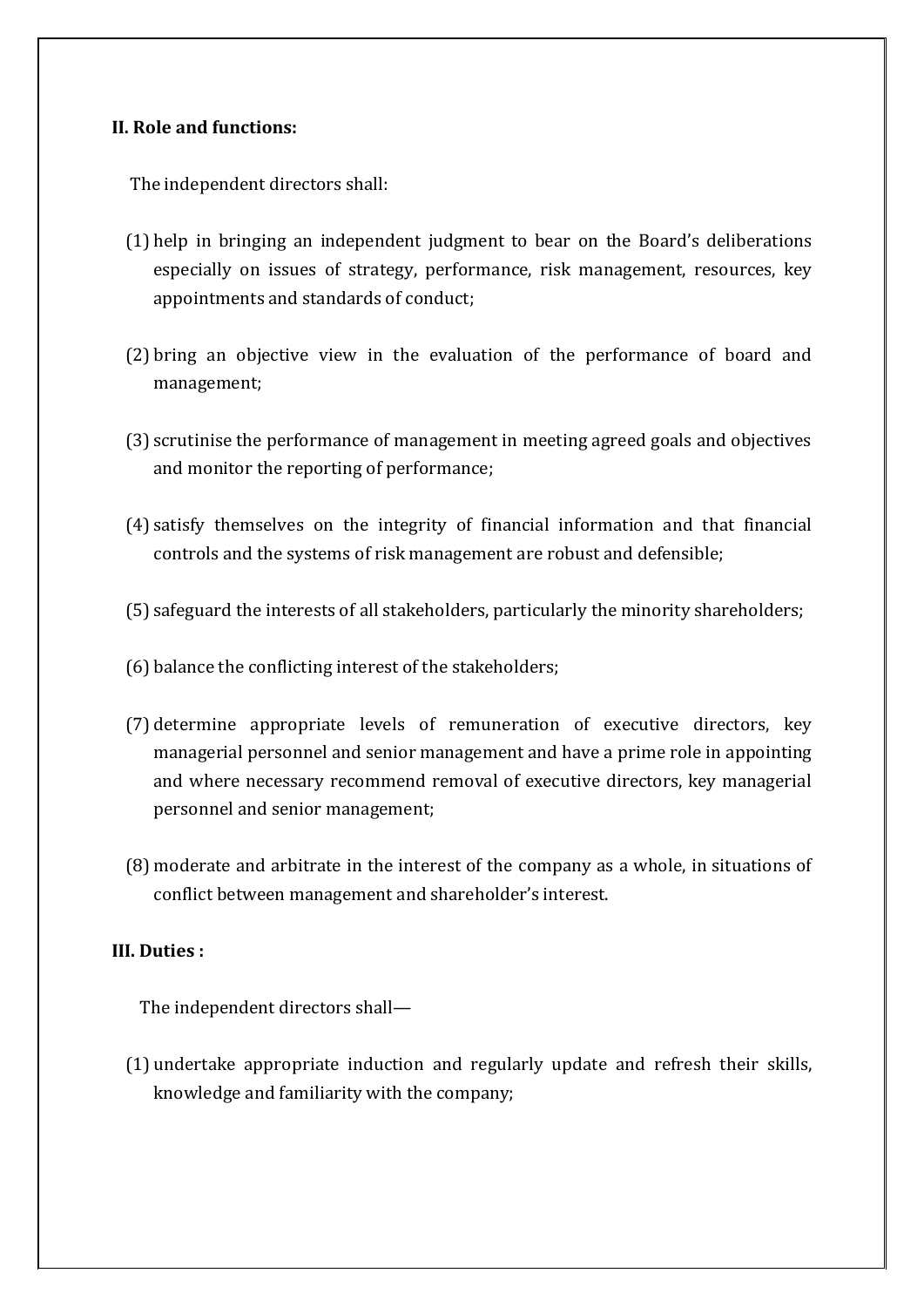- (2) seek appropriate clarification or amplification of information and, where necessary, take and follow appropriate professional advice and opinion of outside experts at the expense of the company;
- (3) strive to attend all meetings of the Board of Directors and of the Board committees of which he is a member;
- (4) participate constructively and actively in the committees of the Board in which they are chairpersons or members;
- (5) strive to attend the general meetings of the company;
- (6) where they have concerns about the running of the company or a proposed action, ensure that these are addressed by the Board and, to the extent that they are not resolved, insist that their concerns are recorded in the minutes of the Board meeting;
- (7) keep themselves well informed about the company and the external environment in which it operates;
- (8) not to unfairly obstruct the functioning of an otherwise proper Board or committee of the Board;
- (9) pay sufficient attention and ensure that adequate deliberations are held before approving related party transactions and assure themselves that the same are in the interest of the company;
- (10)ascertain and ensure that the company has an adequate and functional vigil mechanism and to ensure that the interests of a person who uses such mechanism are not prejudicially affected on account of such use;
- (11)report concerns about unethical behavior, actual or suspected fraud or violation of the company's code of conduct or ethics policy;
- (12)acting within his authority, assist in protecting the legitimate interests of the company, shareholders and its employees;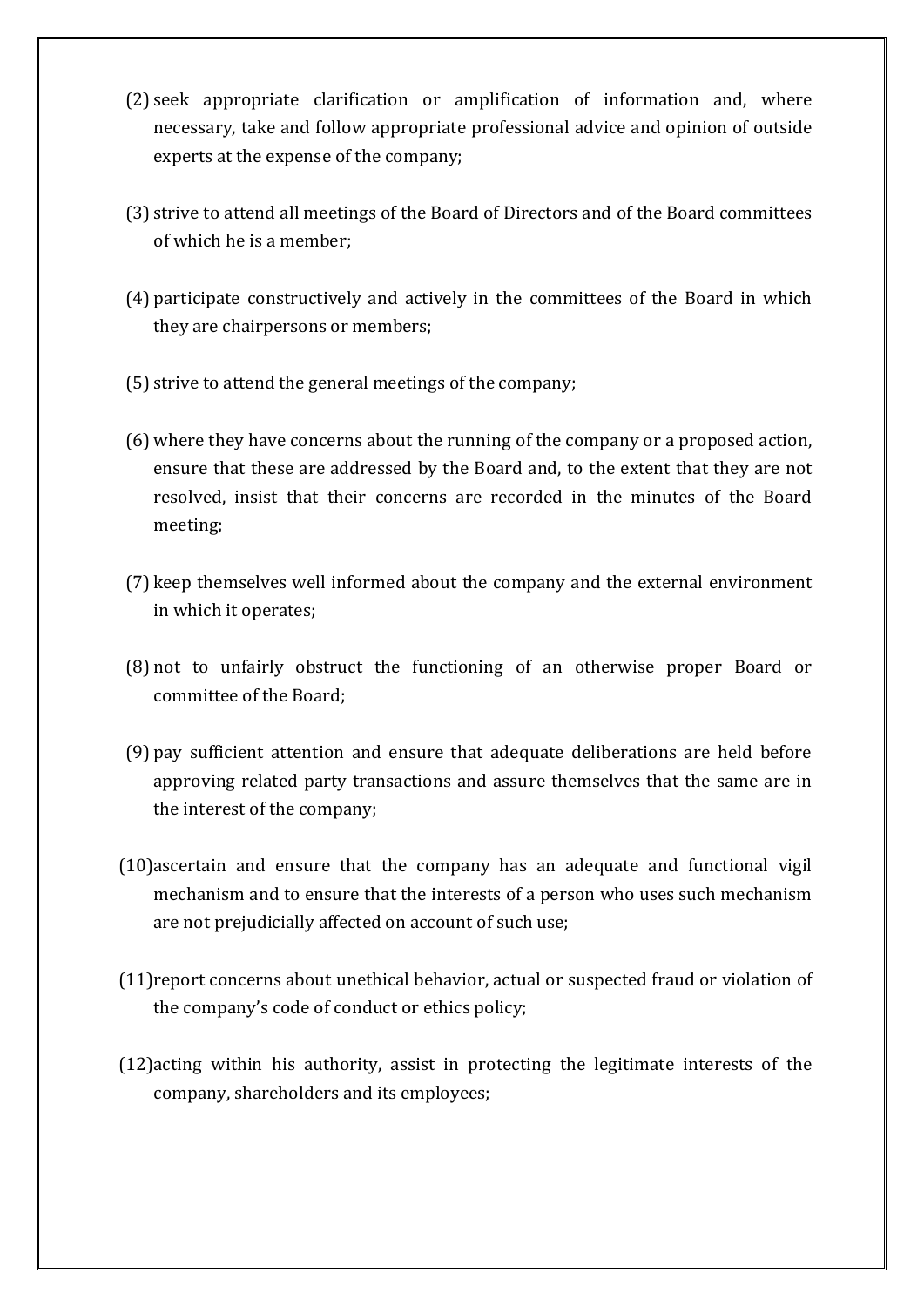(13)not disclose confidential information, including commercial secrets, technologies, advertising and sales promotion plans, unpublished price sensitive information, unless such disclosure is expressly approved by the Board or required by law.

### **IV. Manner of appointment:**

- (1) Appointment process of independent directors shall be independent of the company management; while selecting independent directors the Board shall ensure that there is appropriate balance of skills, experience and knowledge in the Board so as to enable the Board to discharge its functions and duties effectively.
- (2) The appointment of independent director(s) of the company shall be approved at the meeting of the shareholders.
- (3) The explanatory statement attached to the notice of the meeting for approving the appointment of independent director shall include a statement that in the opinion of the Board, the independent director proposed to be appointed fulfils the conditions specified in the Act and the rules made thereunder and that the proposed director is independent of the management.
- (4) The appointment of independent directors shall be formalised through a letter of appointment, which shall set out:
	- (a) the term of appointment;
	- (b) the expectation of the Board from the appointed director; the Board-level committee(s) in which the director is expected to serve and its tasks;
	- (c) The fiduciary duties that come with such an appointment along with accompanying liabilities;
	- (d) provision for Directors and Officers (D and O) insurance, if any;
	- (e) the Code of Business Ethics that the company expects its directors and employees to follow;
	- (f) the list of actions that a director should not do while functioning as such in the company; and
	- (g) the remuneration, mentioning periodic fees, reimbursement of expenses for participation in the Boards and other meetings and profit related commission, if any.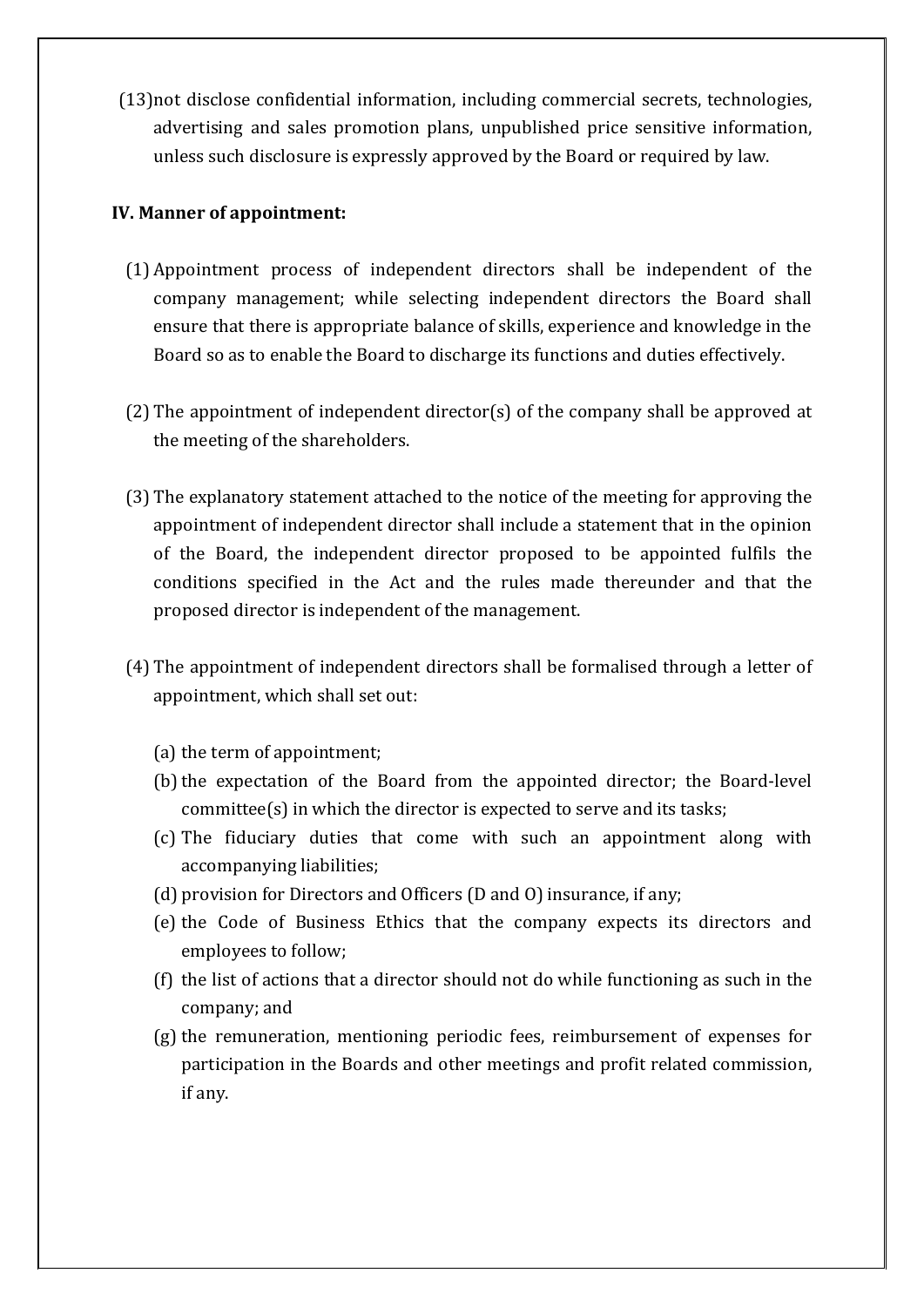- (5) The terms and conditions of appointment of independent directors shall be open for inspection at the registered office of the company by any member during normal business hours.
- (6) The terms and conditions of appointment of independent directors shall also be posted on the company's website.

# **V. Re-appointment:**

The re-appointment of independent director shall be on the basis of report of performance evaluation.

### **VI. Resignation or removal:**

- (1) The resignation or removal of an independent director shall be in the same manner as is provided in sections 168 and 169 of the Act.
- (2) An independent director who resigns or is removed from the Board of the company shall be replaced by a new independent director within a period of not more than one hundred and eighty days from the date of such resignation or removal, as the case may be.
- (3) Where the company fulfils the requirement of independent directors in its Board even without filling the vacancy created by such resignation or removal, as the case may be, the requirement of replacement by a new independent director shall not apply.

### **IV. Separate meetings:**

- (1) The independent directors of the company shall hold at least one meeting in a year, without the attendance of non-independent directors and members of management;
- (2) All the independent directors of the company shall strive to be present at such meeting;
- (3) The meeting shall:
	- (a) review the performance of non-independent directors and the Board as a whole;